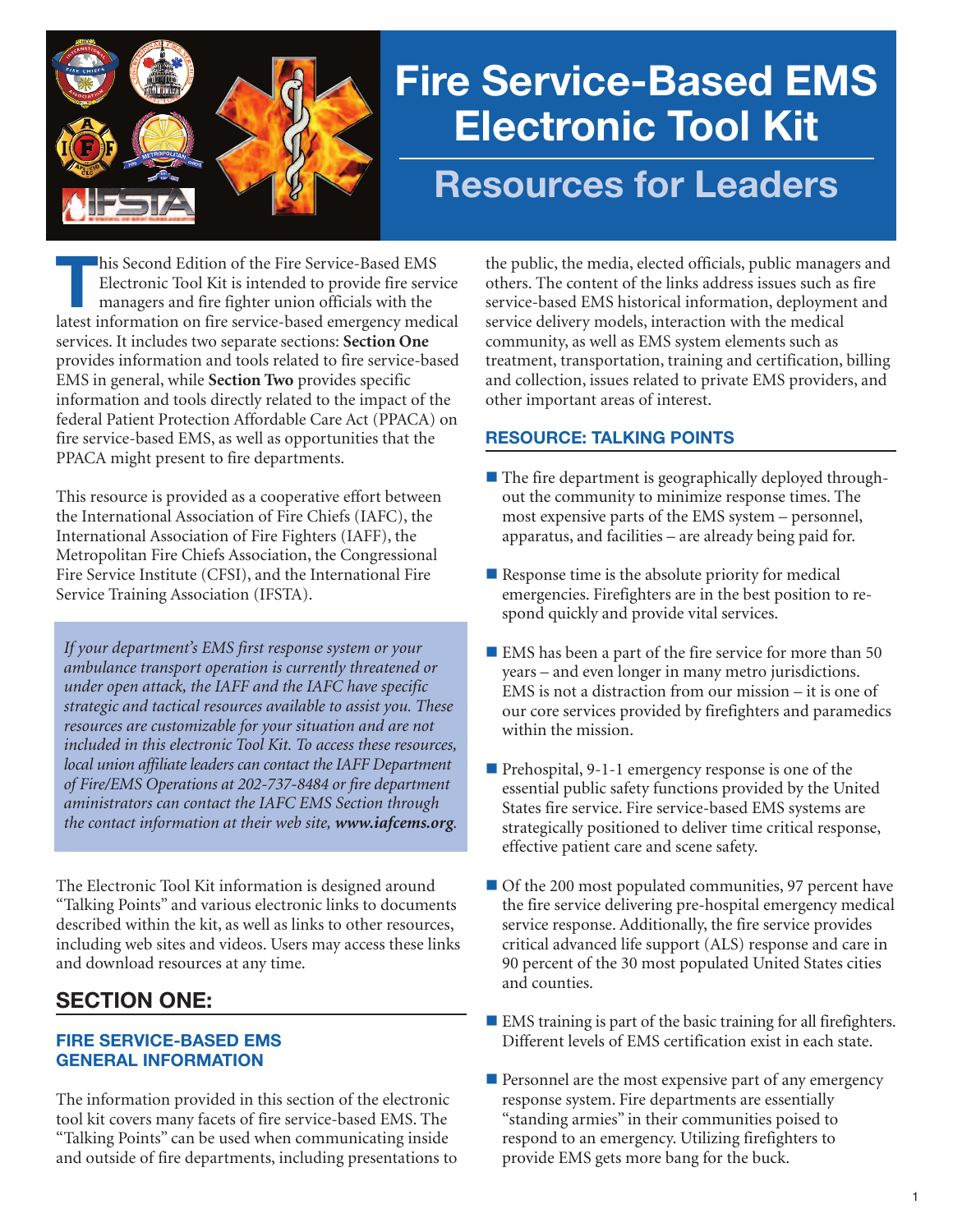- $\blacksquare$  Firefighters can work more hours in a week before being paid overtime than can private sector EMS workers, according to Federal Fair Labor Standards Act (FLSA) regulations.
- $\blacksquare$  The ride in the ambulance for the sick or injured person is only part of the system. A comprehensive EMS system includes rapid response, intervention, stabilization, and then transportation to a definitive care facility, if needed. The direct delivery system is backed up by a continuous quality improvement process that seeks to improve the level of care.
- $\blacksquare$  Fire service-based EMS brings the treatment to the patient – wherever they are. Treatment by firefighters begins immediately, even if the patient is trapped in a building that's on fire, pinned in a car crash, or in a collapsed structure.
- The provision of EMS response, treatment, and transportation by firefighters is seamless. One agency is responsible for the continuity of patient care and provides EMS within an "all-hazards" response model.
- $\blacksquare$  Firefighters are long-term workers in their communities. Most fire departments have very low turnover rates. Firefighters know about the needs in their communities… and firefighters are highly experienced emergency medical care providers.
- $\blacksquare$  The fire service-based EMS deployment model is more robust than any private for-profit ambulance-based EMS model. Firefighters are deployed and ready to respond to any type of emergency. Firefighters don't leave town when the going gets tough.

# **Resource 1-1: Prehospital 9-1-1 Emergency Medical Response — The Role of the United States Fire Service in Delivery and Coordination**

This white paper discusses the origins and history of emergency medicine in the United States and the evolution of the fire service role in these services. It further explains several of the models used by fire service organizations to provide EMS, explains the differences between emergency and non-emergency EMS, and the capabilities of multi-role firefighters in EMS. The paper explains that EMS is not just the ambulance ride; it's a system that includes a number of components that leverage the strengths of the fire service.

# **Resource 1-2: Emergency Medical Services: A Guidebook for Fire Service-Based EMS Systems**

This comprehensive guide provides fire service managers and fire fighter union officials with up-to-date information on fire service-based EMS. The goals of the guide are to provide background on EMS systems; to guide managers and union officials in analyzing their EMS systems; to provide direction for system evaluation; and to guide fire department leaders confronted with competitive procurement through developing and responding to requests for proposals.

The guide contains nine chapters and appendix materials. The chapters cover the principles and origins of fire servicebased EMS, its impact on the community, quality and effectiveness measurement, response time, system costing and revenue, competitive procurement, EMS in Canada, the role of the medical director, and the future of EMS.

#### **www.iaff.org/tech/PDF/EMSGuideBk.pdf**

## **Resource 1-3: Addressing Myths Often Generated by Private EMS Providers**

This document details the tactics used by private ambulance service providers in seeking to convince fire chiefs and local government officials to discontinue fire service-based EMS ambulance service and turn those responsibilities over to a private company. The five myths that are generally advanced by the private contractors in these situations are detailed and rebutted.

#### **www.iaff.org/Tech/PDF/EMS\_Myths.pdf**

#### **Resource 1-4: Benefits of Multi-Role Firefighters**

This brief summary provides information on the benefits and capabilities of multi-role firefighters over single role EMS workers.

**www.iaff.org/Tech/PDF/FBEMSTools/Multifaceted\_Firefighters.pdf**

**www.iaff.org/tech/PDF/FB%20EMS%20Whitepaper%20FINAL%20July%205%202007%20.pdf**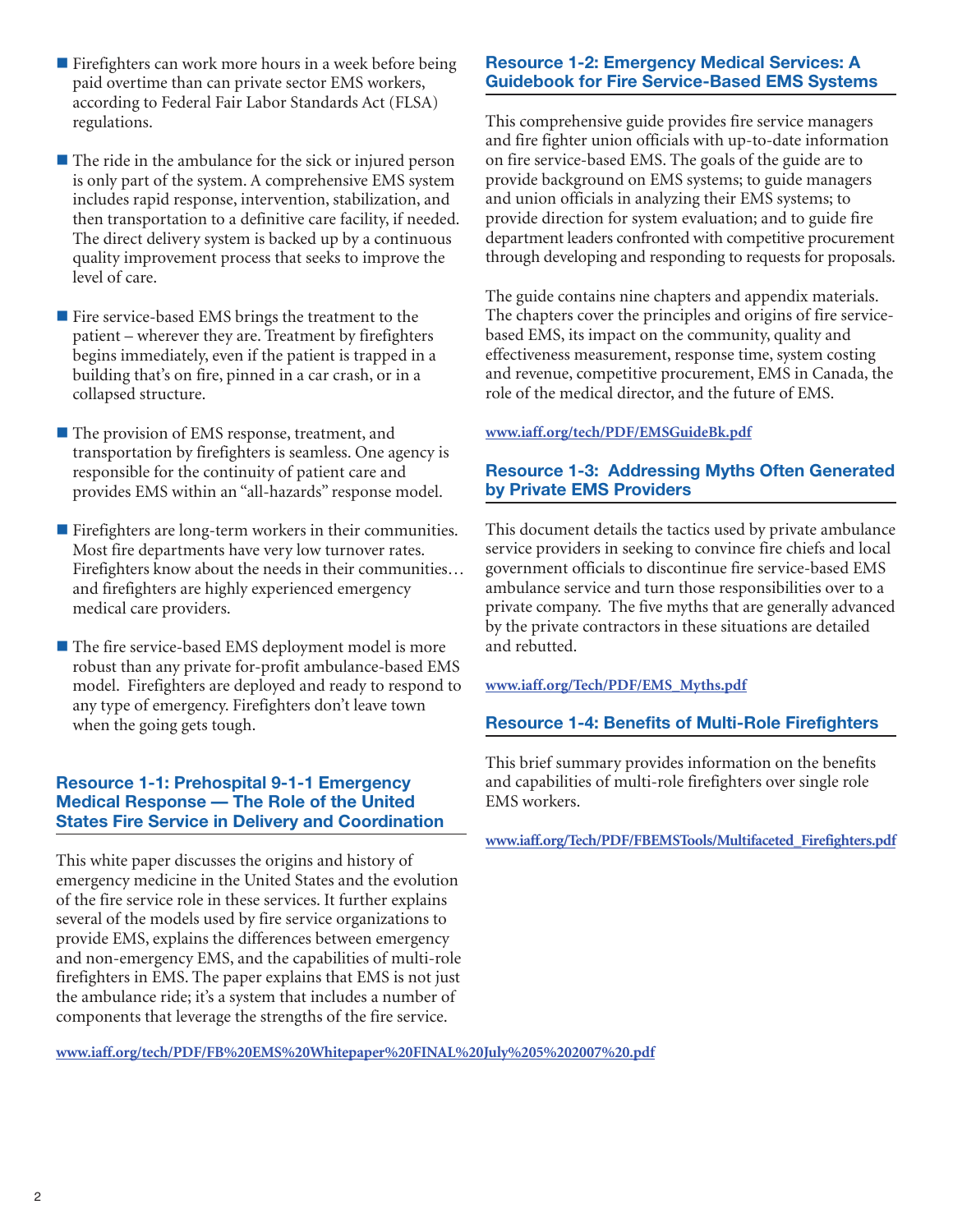#### **Resource 1-5: Press Coverage of Private EMS System Abandonment of Service**

In December of 2013, a private EMS and ambulance service provider, First Med, abruptly shut down all of their operations in six states. No warning was provided to the communities previously served by First Med. According to press reports, this company operated under the names TransMed, Life Ambulance and MedCorp. Over 70 municipalities were left without service as result of this action.

#### **www.iaff.org/Tech/PDF/First\_Med.pdf**

#### **Resource 1-6: Fire Service-Based EMS Advocates Web Site**

The Fire Service-Based EMS Advocates web site is a collaboration of the CFSI, IAFC, IAFF, National Fire Protection Association (NFPA), and the National Volunteer Fire Council (NVFC). This organization exists to inform members of Congress and others of the vital role and importance of fire service-based EMS.

#### **www.fireserviceems.com**

#### **Resource 1-7: Report on EMS Field Experiments — Multi Phase Study on Fire Fighter Safety and Deployment of Resources**

This report presents the results of more than 102 field experiments designed to quantify the effects of various fire service-based EMS deployment configurations for three different scenarios: 1) patient access and removal from the incident scene, 2) a victim of systemic trauma due to a long distance fall and 3) a patient with chest pain leading to a cardiac arrest.

**www.iaff.org/tech/PDF/EMS%20Nist%20Report\_LORES.pdf**

# **Resource 1-8: Video – National Medical Report**

Explains the role of the fire service in EMS. Suitable for viewing by the public to explain the basic concepts of fire service-based EMS.

**www.youtube.com/watch?v=nks-XJU\_Kg0&feature=channel\_page**

# **Resource 1-9: US Fire Department Profile**

A recent NFPA profile of the fire service in the United States showed that a clear majority (60%) of fire departments, even the smallest volunteer fire departments serving communities of 2,500 residents or less, provided some form of EMS.

Fire service-based EMS is provided in over 90% of communities with populations of 50,000 or more, including 100% of communities with population counts above 250,000.

Source Table 11 and Table 18 – US Fire Department Profile 2012, National Fire Protection Association, Fire Analysis and Research Division.

**http://www.nfpa.org/~/media/Files/Research/Fact%20sheets/fdprofilefactsheet.pdf**



# **SECTION TWO:**

#### **THE IMPACT OF THE FEDERAL PATIENT PROTECTION AFFORDABLE CARE ACT (PPACA) ON FIRE SERVICE-BASED EMS SYSTEMS AND POSSIBLE OPPORTUNITIES PRESENTED WITHIN THE ACT.**

There will be many challenges and opportunities facing fire service-based EMS Systems as the Patient Protection Affordable Care Act (PPACA) moves through its implementation phases. There is some urgency to the decision points presented in this potentially major shift in provision EMS, but where, when, and how leaders across the full spectrum of the fire service will address these opportunities has yet to be determined. There will be implementation differences from state to state, urban to rural, etc. regarding some specific PPACA elements, but there are also consistencies nationally that will clearly emerge.

This section of the Electronic Tool Kit is dedicated to information related to the PPACA and opportunities that might present themselves to fire service leaders as they design and manage adjustments to their fire service-based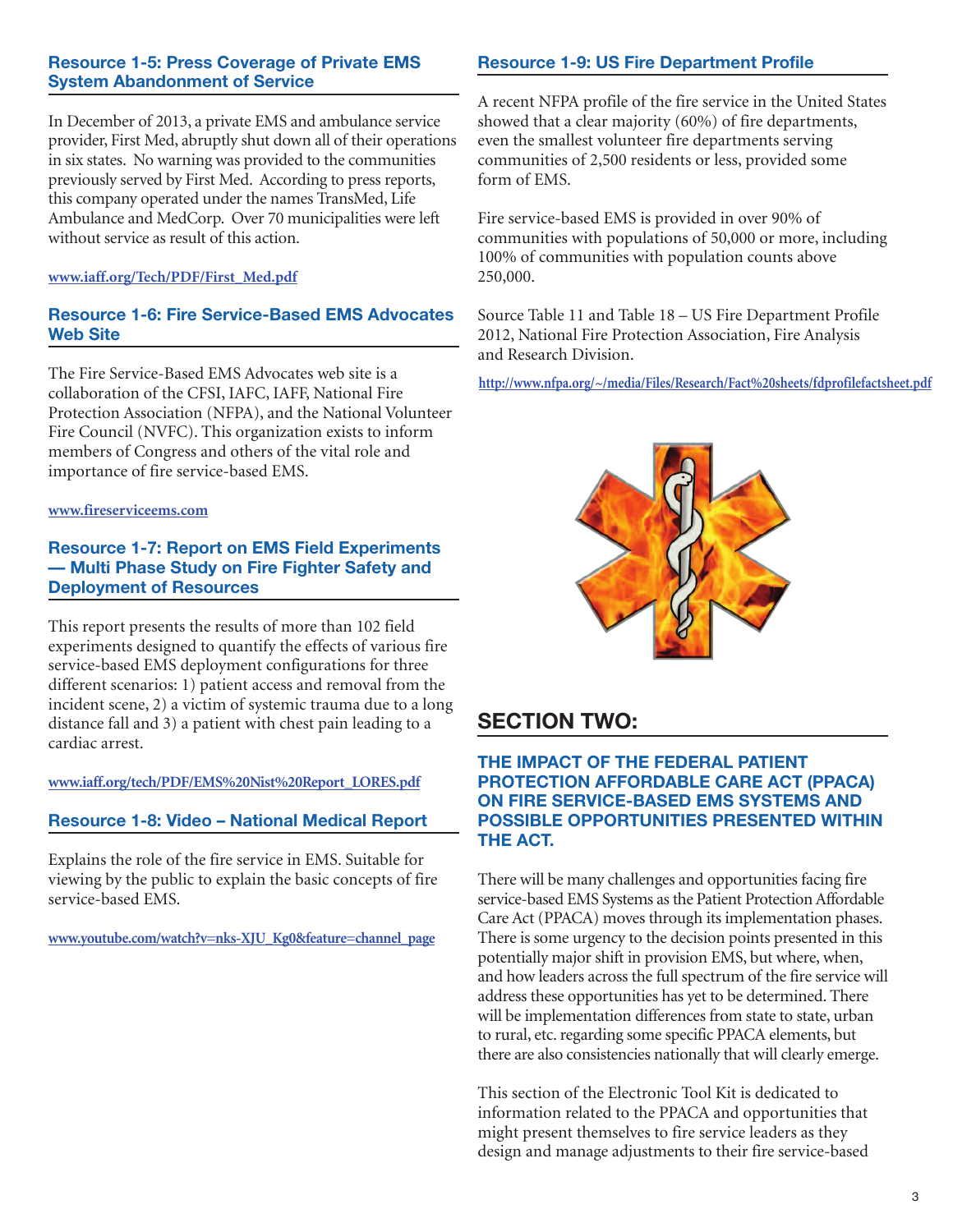EMS systems. New and enhanced partnerships by fire departments with various entities in the health care community and others are sure to be important as this new EMS paradigm is more clearly defined and fully implemented.

*If your department's is interested in more information on opportunitites to deliver Community Paramedic (Community Health Care) Services, local union affiliate leaders can contact the IAFF Department of FIRE/EMS Operations at (202)737-8484 or fire department administrators can contact the IAFC EMS section via the web at www.iafcems.org*

Just as in Section One of the Tool Kit, there are "Talking Points" for use when communicating inside and outside of fire departments, including meetings with the medical community, as well as presentations to the public, the media, elected officials, public managers and others. There are also links to information to assist fire department managers and local union officials as they design their approach to taking advantage of opportunities presented by the Act.

# **RESOURCE: TALKING POINTS**

- $\blacksquare$  The fire service is the predominant EMS provider in the United States.
- $\blacksquare$  Fire stations are strategically located throughout the community, providing minimal response times and excellent locations for healthcare outreach and community educational/informational sessions.
- $\blacksquare$  Fire service-based EMT's and paramedics routinely work in the patient's environment. Living conditions, social deterrents, family support, socio-economic factors and other environmental factors of total healthcare management are easily assessed.
- Fire service-based EMT's and paramedics are sworn to protect the community they serve, enjoying an excellent reputation and credibility within the community.
- Fire service-based EMT's and paramedics should be seen as gatekeepers to the healthcare system. As the first contact for many patients, the only contact that does not require a waiting room, they are uniquely positioned and trained to connect patients to the most appropriate, cost effective healthcare resource.
- $\blacksquare$  Historically, fire service-based EMS systems have not been conditioned to the traditional fee for service payment system. In fact, quality of care measures, such as patient outcomes, community save rates, event to balloon time, and low response times have been the leading measure of effectiveness for fire service-based EMS systems.
- $\blacksquare$  Fire service-based EMT's and paramedics work under protocols designed and approved by a licensed physician. This environment provides an increased compliance rate for the consistency of care for organizational and system-wide procedures.
- Fire service-based EMT's and paramedics are the only healthcare workforce that can administer care in any hazardous situation.
- $\blacksquare$  Fire service-based EMT's and paramedics provide public education on a daily basis, therefore, including topics such as health and wellness education and prevention topics is a natural progression.

Firefighter/Paramedics are uniquely equipped to provide preventative healthcare tips to community members and other target audiences.

- Fire service-based EMT's and paramedics provide healthcare services in a more diverse environments than any other healthcare workforce. In the same 24 hour period, a Firefighter/Paramedic can deliver care in a home, an alley, a nursing home, a care home, a vehicle, a hospital, a jail and a city park. This diversity in work environments provides tremendous opportunity for the healthcare system to benefit from the unique perspectives Firefighter/Paramedics can provide to the healthcare needs of a community.
- Unlike many healthcare settings and offices, Fire servicebased EMS service is available 24/7/365.
- $\blacksquare$  Fire service-based EMS services are supported through 24 hour Public Safety Answering Points (PSAP) and dispatch centers; centers that offer opportunities for partnerships to coordinate community-wide healthcare triage and follow-up services.
- $\blacksquare$  A fire service-based EMS system is an essential resource in achieving the Triple Aim of the Patient Protection Affordable Care Act (PPACA): reducing cost, improving the health of a population, and improving the quality of care.
- $\blacksquare$  Fire service-based Firefighter/Paramedics should not be overlooked as a resource to help hospitals reduce readmission rates by implementing an out-of-hospital patient follow-up program.
- $\blacksquare$  A fire service-based EMS system acts as a safety net for the healthcare needs of an entire community. Leveraging the inherent strengths of such a system with communitywide healthcare partners will provide stakeholders the opportunity to improve the quality of care at a reduced cost.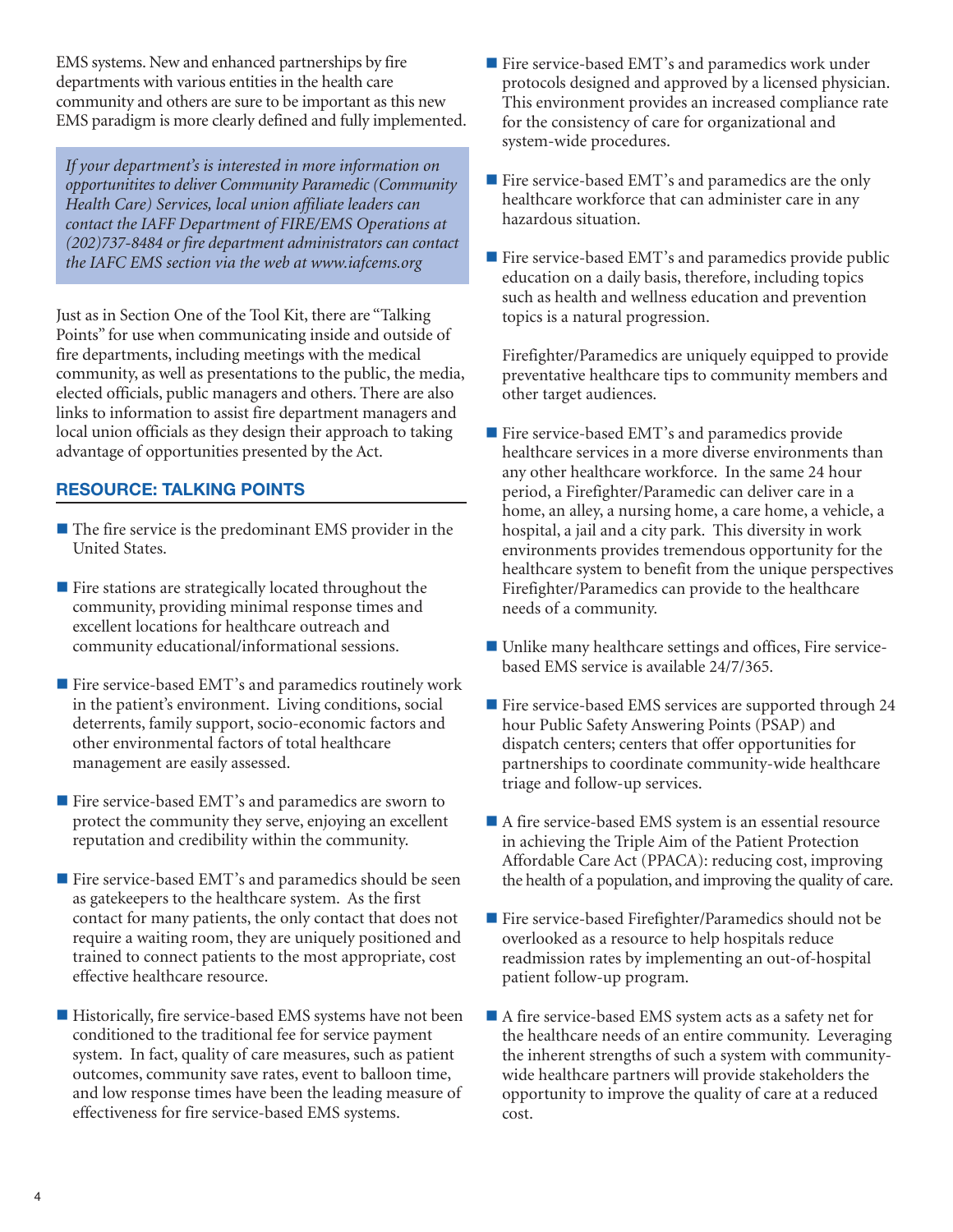# **Resource 2-1: Influencing the Implementation of the PPACA**

This document provides advice for local union officials and fire chiefs to prepare for the implementation of the PPACA and the changes that will impact the provision of emergency medical services.

#### **www.iaff.org/Paramedicine/Implementation\_of\_PPACA.pdf**

#### **Resource 2-2: Realigning Reimbursement Policy and Financial Incentives to Support Patient-Centered Out-of-Hospital Care**

This Journal of the American Medical Association (JAMA) article concludes that current payment models for emergency medical care may be a disincentive for EMS providers to avoid unnecessary emergency room visits for customers that they contact in the field. This situation limits the role of first responders in the overall health care system. The report also recommends changes to these payment models to improve care and reduce expense.

#### **www.iaff.org/Paramedicine/Out-of-Hospital\_Care.pdf**

# **Resource 2-3: The Expanded Role for Emergency Medical Services under Health Care Reform**

This paper explores the role of fire-service-based EMS providers in the health care system with the implementation of the PPACA and the possible impacts on local fire departments.

# **www.iaff.org/Paramedicine/ACA\_and\_EMS.pdf**

#### **Resource 2-4: When it Comes to the Affordable Care Act - Don't Leave Money on the Table!**

This article discusses aspects of the Patient Protection Affordable Care Act (PPACA) that could present revenue opportunities for fire service-based EMS services and encourages fire chiefs and local union presidents to seek information and form local partnerships.

**www.iaff.org/Paramedicine/ACA.pdf**

#### **Resource 2-5: What is the Medical Community Looking for from EMS?**

The EMS Insider article discusses changes to the emergency medical system that will occur upon the implementation of PPACA. The author discusses the concept of "mobile healthcare" and changes to the healthcare payment system that are also part of the PPACA. The article also includes a number of examples of cost-saving innovations.

#### **www.iaff.org/Paramedicine/EMS\_Insider.pdf**

#### **Resource 2-6: Community Health Service Delivery Model — Chandler, Arizona**

This paper introduces the Chandler, AZ Fire Department's *Community Health Service Delivery Model*. This model details the expansion of service provision; leveraging existing resources to meet the changing health care needs of the community. The model also includes partnering with existing community providers to meet the tenants of the PPACA.

#### **www.iaff.org/Paramedicine/CHSDM.pdf**

# **Resource 2-7: Fire Service-Based EMS Community Healthcare Provider Programs**

This PowerPoint presentation provides information about the new environment in which fire service-based EMS will be provided. The program includes information on incentives and disincentives for emergency medical services providers, hospitals, and other health care providers. The development of partnerships between the fire service-based EMS provider and other components of the health care system is encouraged.

#### **www.iaff.org/Paramedicine/FD\_Community\_Paramedic.pdf**